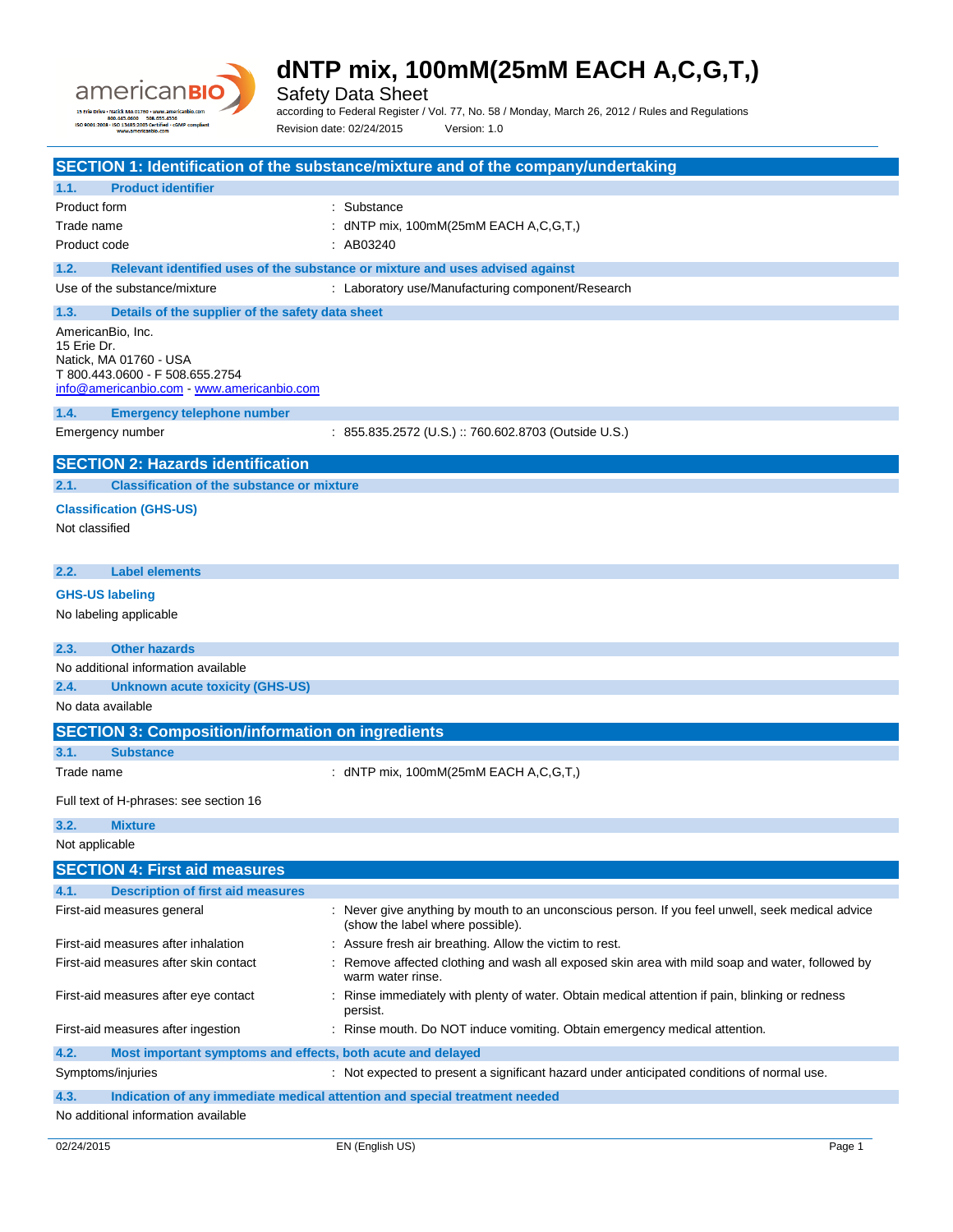Safety Data Sheet

according to Federal Register / Vol. 77, No. 58 / Monday, March 26, 2012 / Rules and Regulations

| <b>SECTION 5: Firefighting measures</b>                       |                                                                                                                                                                                            |  |  |  |
|---------------------------------------------------------------|--------------------------------------------------------------------------------------------------------------------------------------------------------------------------------------------|--|--|--|
| <b>Extinguishing media</b><br>5.1.                            |                                                                                                                                                                                            |  |  |  |
| suitable extinguishing media                                  | : Foam. Dry powder. Carbon dioxide. Water spray. Sand.                                                                                                                                     |  |  |  |
| Unsuitable extinguishing media                                | Do not use a heavy water stream.                                                                                                                                                           |  |  |  |
| 5.2.<br>Special hazards arising from the substance or mixture |                                                                                                                                                                                            |  |  |  |
| No additional information available                           |                                                                                                                                                                                            |  |  |  |
| 5.3.<br><b>Advice for firefighters</b>                        |                                                                                                                                                                                            |  |  |  |
| Firefighting instructions                                     | : Use water spray or fog for cooling exposed containers. Exercise caution when fighting any                                                                                                |  |  |  |
| Protection during firefighting                                | chemical fire. Avoid (reject) fire-fighting water to enter environment.<br>Do not enter fire area without proper protective equipment, including respiratory protection.                   |  |  |  |
| <b>SECTION 6: Accidental release measures</b>                 |                                                                                                                                                                                            |  |  |  |
| 6.1.                                                          | Personal precautions, protective equipment and emergency procedures                                                                                                                        |  |  |  |
| 6.1.1.<br>For non-emergency personnel                         |                                                                                                                                                                                            |  |  |  |
| Emergency procedures                                          | : Evacuate unnecessary personnel.                                                                                                                                                          |  |  |  |
| 6.1.2.<br>For emergency responders                            |                                                                                                                                                                                            |  |  |  |
| Protective equipment                                          | : Equip cleanup crew with proper protection.                                                                                                                                               |  |  |  |
| Emergency procedures                                          | : Ventilate area.                                                                                                                                                                          |  |  |  |
| 6.2.<br><b>Environmental precautions</b>                      |                                                                                                                                                                                            |  |  |  |
|                                                               | Prevent entry to sewers and public waters. Notify authorities if liquid enters sewers or public waters.                                                                                    |  |  |  |
| 6.3.<br>Methods and material for containment and cleaning up  |                                                                                                                                                                                            |  |  |  |
| Methods for cleaning up                                       | : Soak up spills with inert solids, such as clay or diatomaceous earth as soon as possible. Collect                                                                                        |  |  |  |
|                                                               | spillage. Store away from other materials.                                                                                                                                                 |  |  |  |
| <b>Reference to other sections</b><br>6.4.                    |                                                                                                                                                                                            |  |  |  |
| See Heading 8. Exposure controls and personal protection.     |                                                                                                                                                                                            |  |  |  |
|                                                               |                                                                                                                                                                                            |  |  |  |
| <b>SECTION 7: Handling and storage</b>                        |                                                                                                                                                                                            |  |  |  |
| 7.1.<br><b>Precautions for safe handling</b>                  |                                                                                                                                                                                            |  |  |  |
| Precautions for safe handling                                 | : Wash hands and other exposed areas with mild soap and water before eat, drink or smoke and<br>when leaving work. Provide good ventilation in process area to prevent formation of vapor. |  |  |  |
| 7.2.                                                          | Conditions for safe storage, including any incompatibilities                                                                                                                               |  |  |  |
| Storage conditions                                            | : Keep only in the original container in a cool, well ventilated place away from : Direct sunlight.<br>Keep container closed when not in use.                                              |  |  |  |
| Incompatible products                                         | Strong bases. strong acids.                                                                                                                                                                |  |  |  |
| Incompatible materials                                        | Sources of ignition. Direct sunlight.                                                                                                                                                      |  |  |  |
| <b>Specific end use(s)</b><br>7.3.                            |                                                                                                                                                                                            |  |  |  |
| No additional information available                           |                                                                                                                                                                                            |  |  |  |
| <b>SECTION 8: Exposure controls/personal protection</b>       |                                                                                                                                                                                            |  |  |  |
| 8.1.<br><b>Control parameters</b>                             |                                                                                                                                                                                            |  |  |  |
| No additional information available                           |                                                                                                                                                                                            |  |  |  |
| 8.2.<br><b>Exposure controls</b>                              |                                                                                                                                                                                            |  |  |  |
| Personal protective equipment                                 | : Avoid all unnecessary exposure.                                                                                                                                                          |  |  |  |
| Hand protection                                               | Wear protective gloves.                                                                                                                                                                    |  |  |  |
| Eye protection                                                | Chemical goggles or safety glasses.                                                                                                                                                        |  |  |  |
| Respiratory protection                                        | Wear approved mask.                                                                                                                                                                        |  |  |  |
| Other information                                             | When using, do not eat, drink or smoke.                                                                                                                                                    |  |  |  |
| <b>SECTION 9: Physical and chemical properties</b>            |                                                                                                                                                                                            |  |  |  |
| 9.1.<br>Information on basic physical and chemical properties |                                                                                                                                                                                            |  |  |  |
| Physical state<br>Color                                       | : Liquid<br>: Colorless.                                                                                                                                                                   |  |  |  |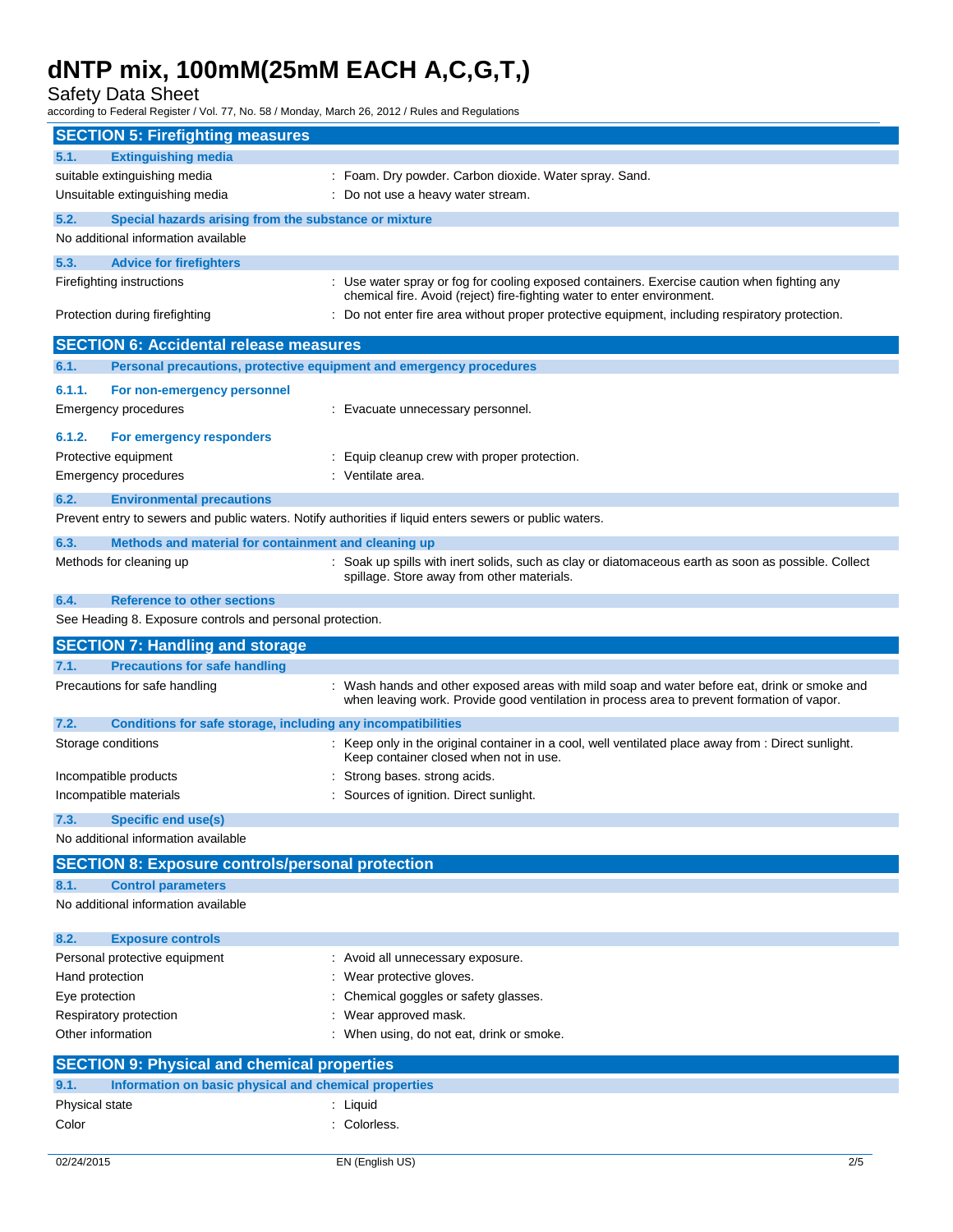Safety Data Sheet

according to Federal Register / Vol. 77, No. 58 / Monday, March 26, 2012 / Rules and Regulations

| Odor                                        | characteristic.     |
|---------------------------------------------|---------------------|
| Odor threshold                              | No data available   |
| рH                                          | No data available   |
| Relative evaporation rate (butyl acetate=1) | : No data available |
| Melting point                               | No data available   |
| Freezing point                              | No data available   |
| Boiling point                               | : No data available |
| Flash point                                 | No data available   |
| Self ignition temperature                   | No data available   |
| Decomposition temperature                   | No data available   |
| Flammability (solid, gas)                   | No data available   |
| Vapor pressure                              | No data available   |
| Relative vapor density at 20 °C             | No data available   |
| Relative density                            | No data available   |
| Solubility                                  | : No data available |
| Log Pow                                     | No data available   |
| Log Kow                                     | No data available   |
| Viscosity, kinematic                        | No data available   |
| Viscosity, dynamic                          | No data available   |
| Explosive properties                        | No data available   |
| Oxidizing properties                        | No data available   |
| <b>Explosive limits</b>                     | No data available   |
|                                             |                     |

### **9.2. Other information**

No additional information available

|                                   | <b>SECTION 10: Stability and reactivity</b>          |                  |  |  |  |  |
|-----------------------------------|------------------------------------------------------|------------------|--|--|--|--|
| 10.1.                             | <b>Reactivity</b>                                    |                  |  |  |  |  |
|                                   | No additional information available                  |                  |  |  |  |  |
| 10.2.                             | <b>Chemical stability</b>                            |                  |  |  |  |  |
|                                   | Not established.                                     |                  |  |  |  |  |
| 10.3.                             | <b>Possibility of hazardous reactions</b>            |                  |  |  |  |  |
|                                   | Not established.                                     |                  |  |  |  |  |
| 10.4.                             | <b>Conditions to avoid</b>                           |                  |  |  |  |  |
|                                   | Direct sunlight. Extremely high or low temperatures. |                  |  |  |  |  |
| 10.5.                             | <b>Incompatible materials</b>                        |                  |  |  |  |  |
|                                   | strong acids. Strong bases.                          |                  |  |  |  |  |
| 10.6.                             | <b>Hazardous decomposition products</b>              |                  |  |  |  |  |
|                                   | fume. Carbon monoxide. Carbon dioxide.               |                  |  |  |  |  |
|                                   | <b>SECTION 11: Toxicological information</b>         |                  |  |  |  |  |
| 11.1.                             | Information on toxicological effects                 |                  |  |  |  |  |
|                                   |                                                      |                  |  |  |  |  |
| Acute toxicity                    |                                                      | : Not classified |  |  |  |  |
|                                   | Skin corrosion/irritation                            | : Not classified |  |  |  |  |
|                                   | Serious eye damage/irritation                        | : Not classified |  |  |  |  |
| Respiratory or skin sensitization |                                                      | Not classified   |  |  |  |  |
|                                   | Not classified<br>Germ cell mutagenicity             |                  |  |  |  |  |
|                                   |                                                      |                  |  |  |  |  |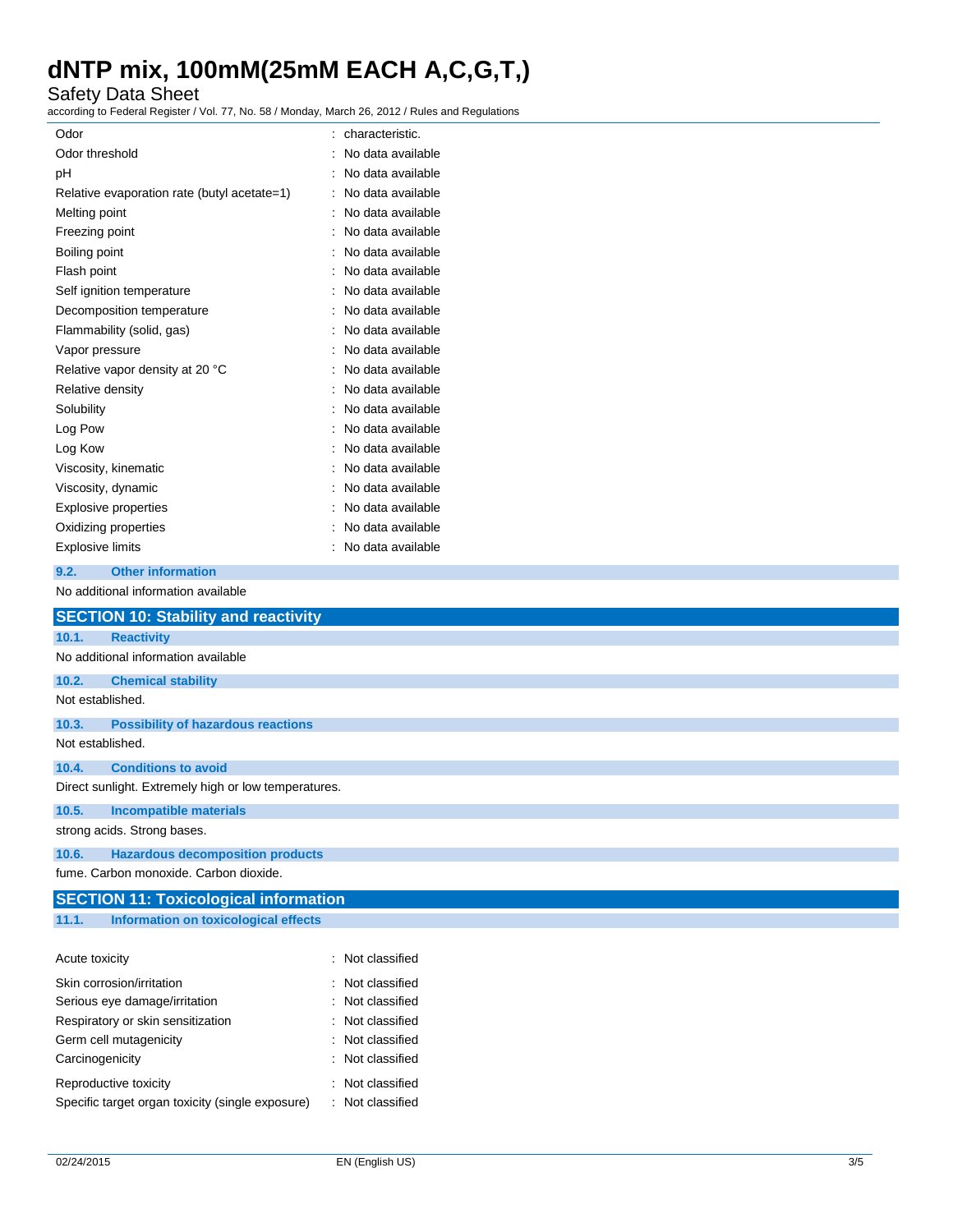Safety Data Sheet

| Salety Data Sheet<br>according to Federal Register / Vol. 77, No. 58 / Monday, March 26, 2012 / Rules and Regulations |                                                                         |  |  |  |  |
|-----------------------------------------------------------------------------------------------------------------------|-------------------------------------------------------------------------|--|--|--|--|
| Specific target organ toxicity (repeated<br>exposure)                                                                 | : Not classified                                                        |  |  |  |  |
| Aspiration hazard                                                                                                     | : Not classified                                                        |  |  |  |  |
| Potential Adverse human health effects and<br>symptoms                                                                | : Based on available data, the classification criteria are not met.     |  |  |  |  |
| <b>SECTION 12: Ecological information</b>                                                                             |                                                                         |  |  |  |  |
| 12.1.<br><b>Toxicity</b>                                                                                              |                                                                         |  |  |  |  |
| No additional information available                                                                                   |                                                                         |  |  |  |  |
| 12.2.<br><b>Persistence and degradability</b>                                                                         |                                                                         |  |  |  |  |
| dNTP mix, 100mM(25mM EACH A,C,G,T,)                                                                                   |                                                                         |  |  |  |  |
| Persistence and degradability                                                                                         | Not established.                                                        |  |  |  |  |
| 12.3.<br><b>Bioaccumulative potential</b>                                                                             |                                                                         |  |  |  |  |
| dNTP mix, 100mM(25mM EACH A,C,G,T,)                                                                                   |                                                                         |  |  |  |  |
| Bioaccumulative potential                                                                                             | Not established                                                         |  |  |  |  |
| <b>Mobility in soil</b><br>12.4.                                                                                      |                                                                         |  |  |  |  |
| No additional information available                                                                                   |                                                                         |  |  |  |  |
| 12.5.<br><b>Other adverse effects</b>                                                                                 |                                                                         |  |  |  |  |
| Other information                                                                                                     | : Avoid release to the environment.                                     |  |  |  |  |
| <b>SECTION 13: Disposal considerations</b>                                                                            |                                                                         |  |  |  |  |
| 13.1.<br><b>Waste treatment methods</b>                                                                               |                                                                         |  |  |  |  |
| Waste disposal recommendations                                                                                        | Dispose in a safe manner in accordance with local/national regulations. |  |  |  |  |
|                                                                                                                       |                                                                         |  |  |  |  |
| Ecology - waste materials                                                                                             | : Avoid release to the environment.                                     |  |  |  |  |
| <b>SECTION 14: Transport information</b>                                                                              |                                                                         |  |  |  |  |
| In accordance with DOT                                                                                                |                                                                         |  |  |  |  |
| No dangerous good in sense of transport regulations                                                                   |                                                                         |  |  |  |  |
| <b>Additional information</b>                                                                                         |                                                                         |  |  |  |  |
| Other information                                                                                                     | : No supplementary information available.                               |  |  |  |  |
|                                                                                                                       |                                                                         |  |  |  |  |
| ADR                                                                                                                   |                                                                         |  |  |  |  |
| Transport document description                                                                                        | ∶UN N/A                                                                 |  |  |  |  |
| Packing group (ADR)                                                                                                   | : N/A                                                                   |  |  |  |  |
| Hazard identification number (Kemler No.)<br>Classification code (ADR)                                                | $\therefore$ N/A<br>: N/A                                               |  |  |  |  |
|                                                                                                                       |                                                                         |  |  |  |  |
| <b>Transport by sea</b><br>No additional information available                                                        |                                                                         |  |  |  |  |
|                                                                                                                       |                                                                         |  |  |  |  |
| <b>Air transport</b><br>No additional information available                                                           |                                                                         |  |  |  |  |
| <b>SECTION 15: Regulatory information</b>                                                                             |                                                                         |  |  |  |  |
| 15.1. US Federal regulations                                                                                          |                                                                         |  |  |  |  |
| No additional information available                                                                                   |                                                                         |  |  |  |  |
| 15.2. International regulations                                                                                       |                                                                         |  |  |  |  |
| <b>CANADA</b>                                                                                                         |                                                                         |  |  |  |  |

### **EU-Regulations**

No additional information available